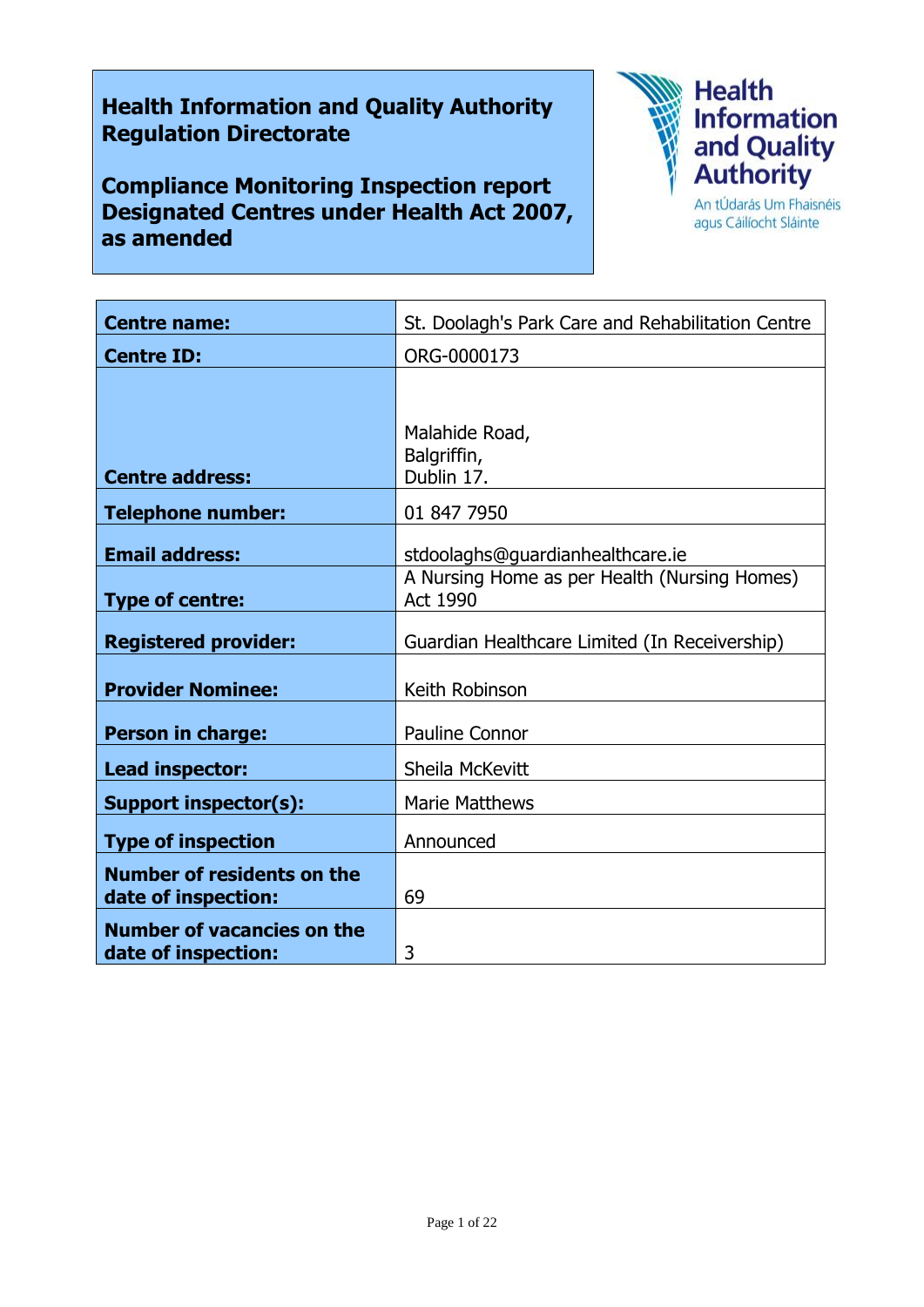# **About monitoring of compliance**

The purpose of regulation in relation to designated centres is to safeguard vulnerable people of any age who are receiving residential care services. Regulation provides assurance to the public that people living in a designated centre are receiving a service that meets the requirements of quality standards which are underpinned by regulations. This process also seeks to ensure that the health, wellbeing and quality of life of people in residential care is promoted and protected. Regulation also has an important role in driving continuous improvement so that residents have better, safer lives.

The Health Information and Quality Authority has, among its functions under law, responsibility to regulate the quality of service provided in designated centres for children, dependent people and people with disabilities.

Regulation has two aspects:

• Registration: under Section 46(1) of the Health Act 2007 any person carrying on the business of a designated centre can only do so if the centre is registered under this Act and the person is its registered provider.

▪ Monitoring of compliance: the purpose of monitoring is to gather evidence on which to make judgments about the ongoing fitness of the registered provider and the provider's compliance with the requirements and conditions of his/her registration.

Monitoring inspections take place to assess continuing compliance with the regulations and standards. They can be announced or unannounced, at any time of day or night, and take place:

- to monitor compliance with regulations and standards
- to carry out thematic inspections in respect of specific outcomes

▪ following a change in circumstances; for example, following a notification to the Health Information and Quality Authority's Regulation Directorate that a provider has appointed a new person in charge

▪ arising from a number of events including information affecting the safety or wellbeing of residents.

The findings of all monitoring inspections are set out under a maximum of 18 outcome statements. The outcomes inspected against are dependent on the purpose of the inspection. In contrast, thematic inspections focus in detail on one or more outcomes. This focused approach facilitates services to continuously improve and achieve improved outcomes for residents of designated centres.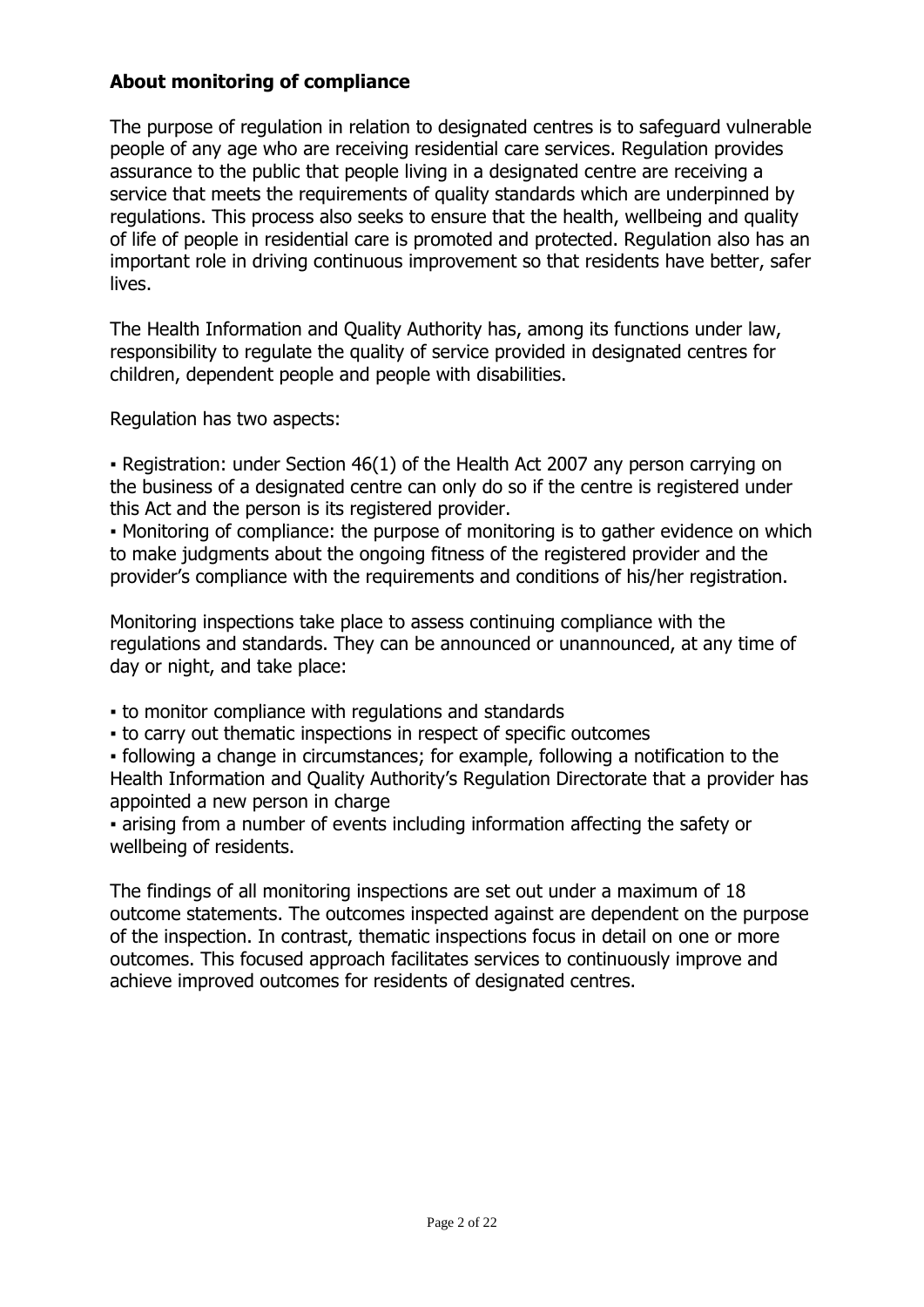## **Compliance with Health Act 2007 (Care and Welfare of Residents in Designated Centres for Older People) Regulations 2009 (as amended) and the National Quality Standards for Residential Care Settings for Older People in Ireland.**

This inspection report sets out the findings of a monitoring inspection, the purpose of which was to inform a registration renewal decision. This monitoring inspection was announced and took place over 1 day(s).

#### **The inspection took place over the following dates and times** From: To: 11 February 2014 11:00 11 February 2014 18:30

The table below sets out the outcomes that were inspected against on this inspection.

| Outcome 01: Statement of Purpose                                        |  |
|-------------------------------------------------------------------------|--|
| Outcome 02: Contract for the Provision of Services                      |  |
| Outcome 03: Suitable Person in Charge                                   |  |
| Outcome 04: Records and documentation to be kept at a designated centre |  |
| Outcome 05: Absence of the person in charge                             |  |
| Outcome 06: Safeguarding and Safety                                     |  |
| Outcome 07: Health and Safety and Risk Management                       |  |
| Outcome 08: Medication Management                                       |  |
| Outcome 09: Notification of Incidents                                   |  |
| Outcome 10: Reviewing and improving the quality and safety of care      |  |
| Outcome 11: Health and Social Care Needs                                |  |
| Outcome 12: Safe and Suitable Premises                                  |  |
| Outcome 13: Complaints procedures                                       |  |
| Outcome 14: End of Life Care                                            |  |
| Outcome 15: Food and Nutrition                                          |  |
| Outcome 16: Residents Rights, Dignity and Consultation                  |  |
| Outcome 17: Residents clothing and personal property and possessions    |  |
| Outcome 18: Suitable Staffing                                           |  |

## **Summary of findings from this inspection**

This registration inspection was announced and took place over one day. The Authority had received an application for change of entity of the provider. As part of the registration inspection, inspectors met with residents, relatives, and staff members. Inspectors observed practices and reviewed documentation such as care plans, medical records, accident and incident logs, policies and procedures and staff files.

Prior to the inspection, inspectors reviewed written evidence from a suitably qualified person confirming the building meets all the statutory requirements of the fire and planning authorities in relation to the use of the building as residential centre for older people. All documents submitted by the provider, for the purposes of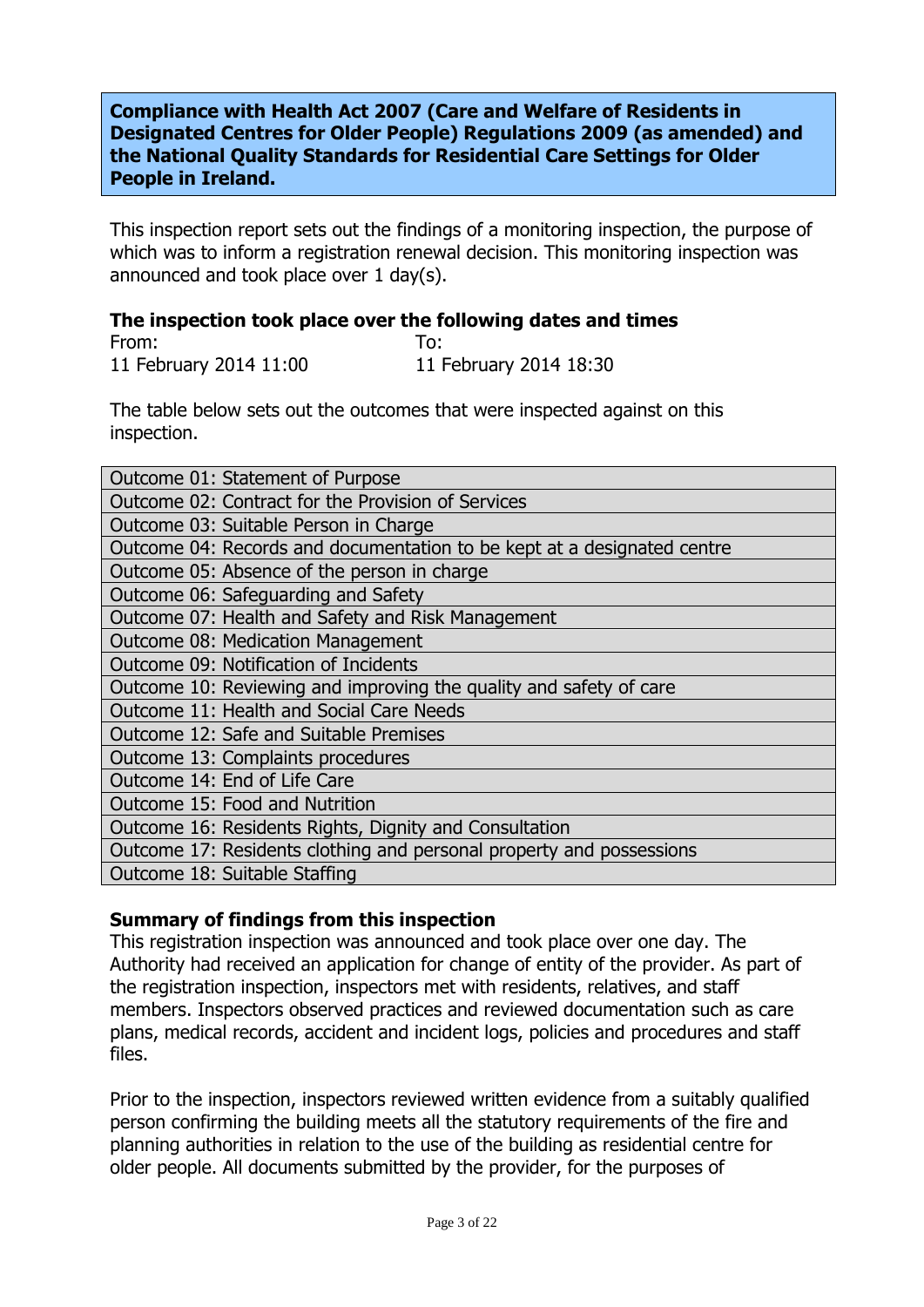application to register were found to be satisfactory. The inspectors confirmed that the provider had fully addressed two actions from the last monitoring inspection which took place on 28 February 2013, one action relating to medication management remains outstanding.

Overall, the inspectors found the management team had undertaken some preparation for inspection and demonstrated this by meeting 10 of 18 Outcomes in a clear and comprehensive manner. However, eight outcomes were not met, these related to contracts of care, health and safety and risk, medication management, notification of incidents and healthcare records. Policies including the elder abuse policy, complaints policy and personal possessions policy required updating to reflect legislative requirements and practice within the centre. The Action Plans at the end of this report reflect these non-compliances.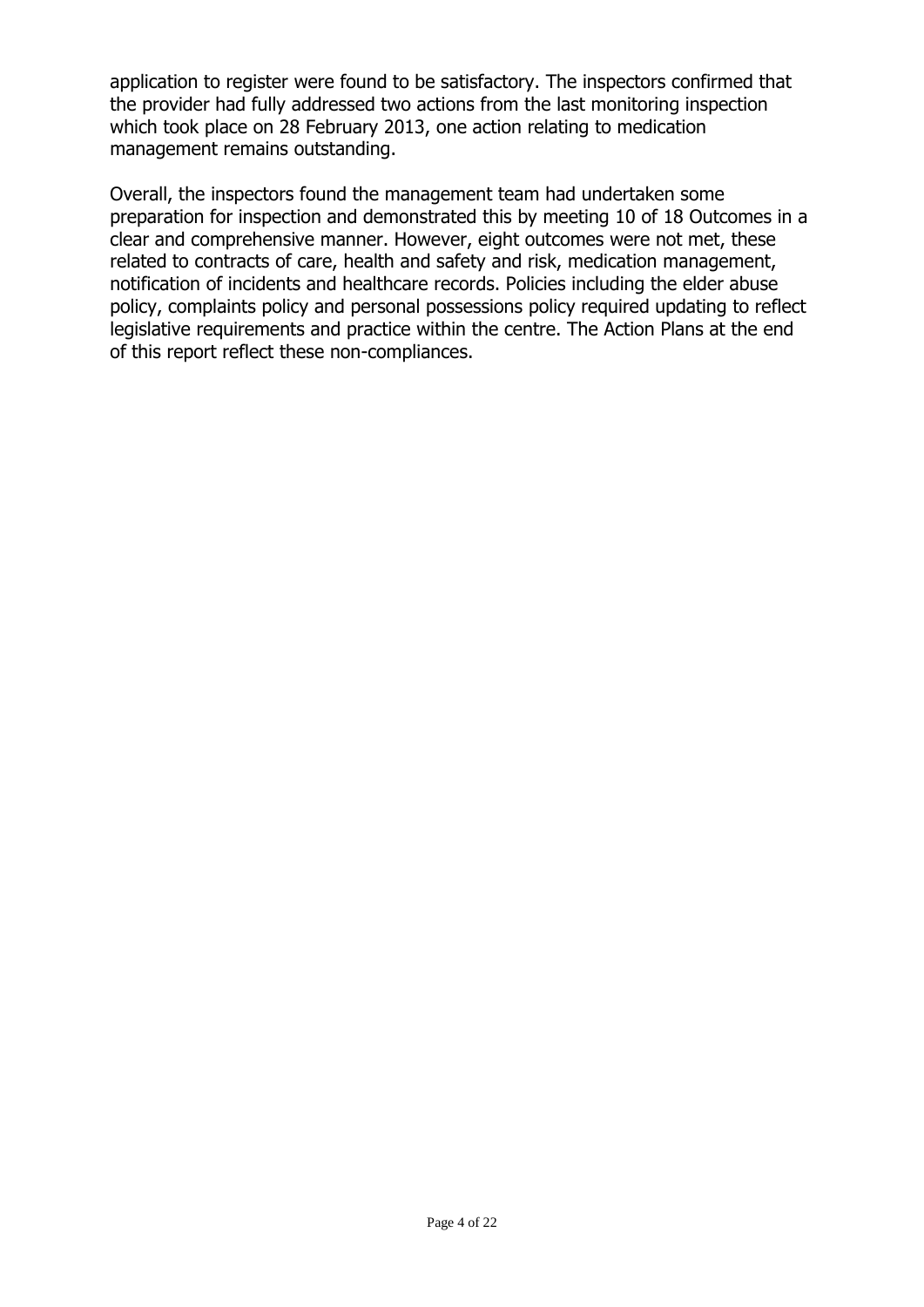**Section 41(1)(c) of the Health Act 2007 Compliance with the Health Act 2007 (Care and Welfare of Residents in Designated Centres for Older People) Regulations 2009 (as amended) and the National Quality Standards for Residential Care Settings for Older People in Ireland.**

#### **Outcome 01: Statement of Purpose**

There is a written statement of purpose that accurately describes the service that is provided in the centre. The services and facilities outlined in the Statement of Purpose, and the manner in which care is provided, reflect the diverse needs of residents.

#### **Theme:**

Leadership, Governance and Management

#### **Judgement:**

Compliant

## **Outstanding requirement(s) from previous inspection:**

No actions were required from the previous inspection.

#### **Findings:**

The statement of purpose was updated since the last inspection. It contained all the information outlined in schedule 1 of the Health Act 2007 (Care and Welfare of Residents in Designated Centres for Older People) Regulations 2009 (as amended). A copy had been submitted to the chief inspector and inspectors saw copies were available to residents.

## **Outcome 02: Contract for the Provision of Services**

Each resident has an agreed written contract which includes details of the services to be provided for that resident and the fees to be charged.

#### **Theme:**

Leadership, Governance and Management

## **Judgement:**

Non Compliant - Moderate

## **Outstanding requirement(s) from previous inspection:**

No actions were required from the previous inspection.

## **Findings:**

All residents had a contract of care provided within one month of admission these were signed by the resident or their next of kin. However, they did not include the fees to be charged or details of all additional charges for services not covered in the contract.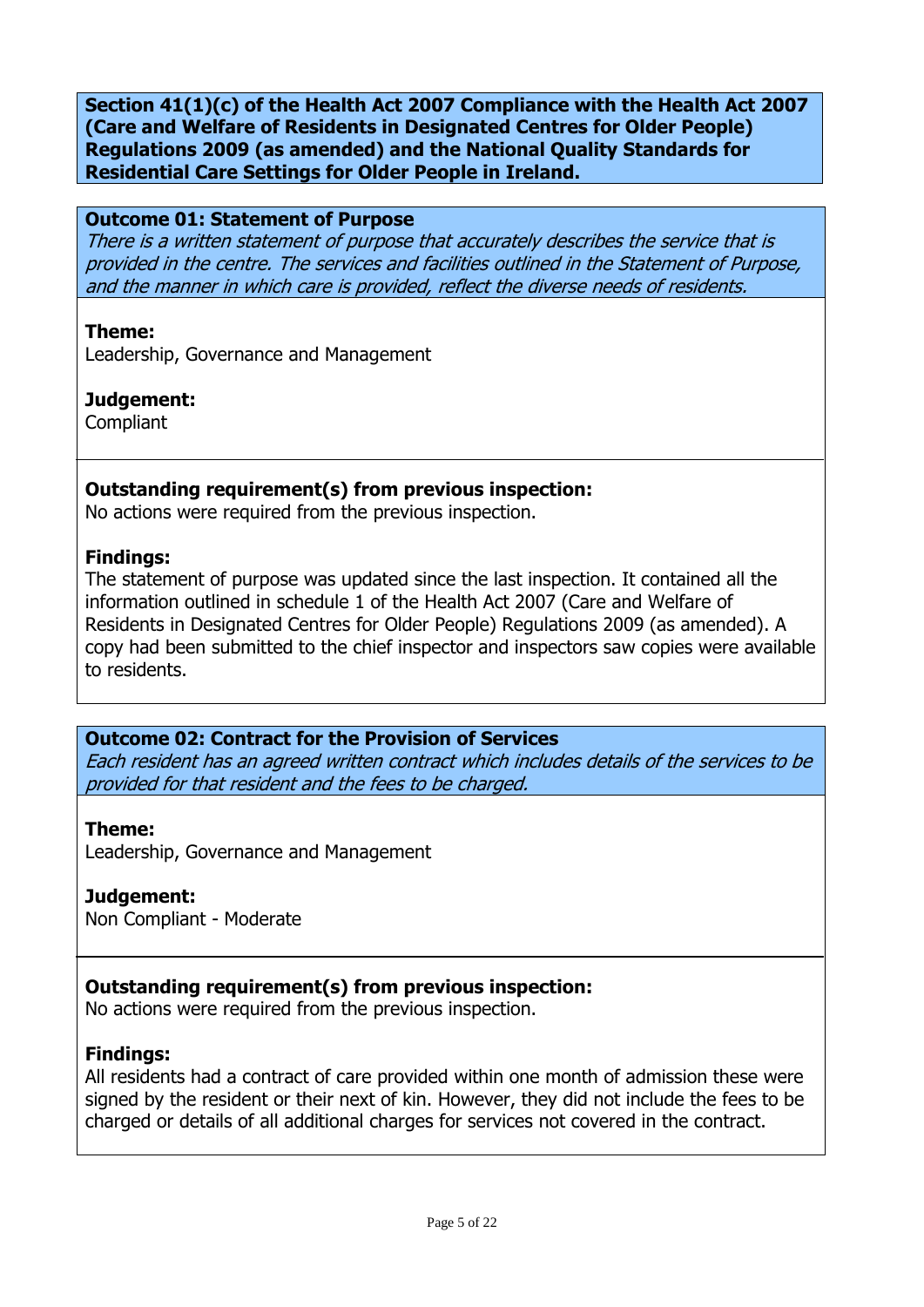#### **Outcome 03: Suitable Person in Charge**

The designated centre is managed by a suitably qualified and experienced nurse with authority, accountability and responsibility for the provision of the service.

#### **Theme:**

Leadership, Governance and Management

## **Judgement:**

**Compliant** 

## **Outstanding requirement(s) from previous inspection:**

No actions were required from the previous inspection.

## **Findings:**

There was a clearly defined management structure. The company had promoted existing staff and appointed a new member to the management team. The Groups Operations Manager, General Manager and the person in charge all commenced in their new posts in January 2014. The inspector found the management team were aware of their lines of responsibility and accountability and they appeared to work well together. They all reported to the nominated person on behalf of the provider. The new organisational structure was reflected in the statement of purpose. The person in charge worked fulltime. She held the post of assistant director of nursing/key senior manager for over a year prior to been promoted to person in charge. She had a good clinical knowledge of residents' and demonstrated a good knowledge of the legislation and of her statutory responsibilities during the inspection process. Inspectors observed that residents knew her well.

# **Outcome 04: Records and documentation to be kept at a designated centre**

The records listed in Part 6 of the Health Act 2007 (Care and Welfare of Residents in Designated Centres for Older People) Regulations 2009 (as amended) are maintained in a manner so as to ensure completeness, accuracy and ease of retrieval. The designated centre is adequately insured against accidents or injury to residents, staff and visitors. The designated centre has all of the written operational policies as required by Schedule 5 of the Health Act 2007 (Care and Welfare of Residents in Designated Centres for Older People) Regulations 2009 (as amended).

## **Theme:**

Leadership, Governance and Management

## **Judgement:**

Compliant

## **Outstanding requirement(s) from previous inspection:**

No actions were required from the previous inspection.

## **Findings:**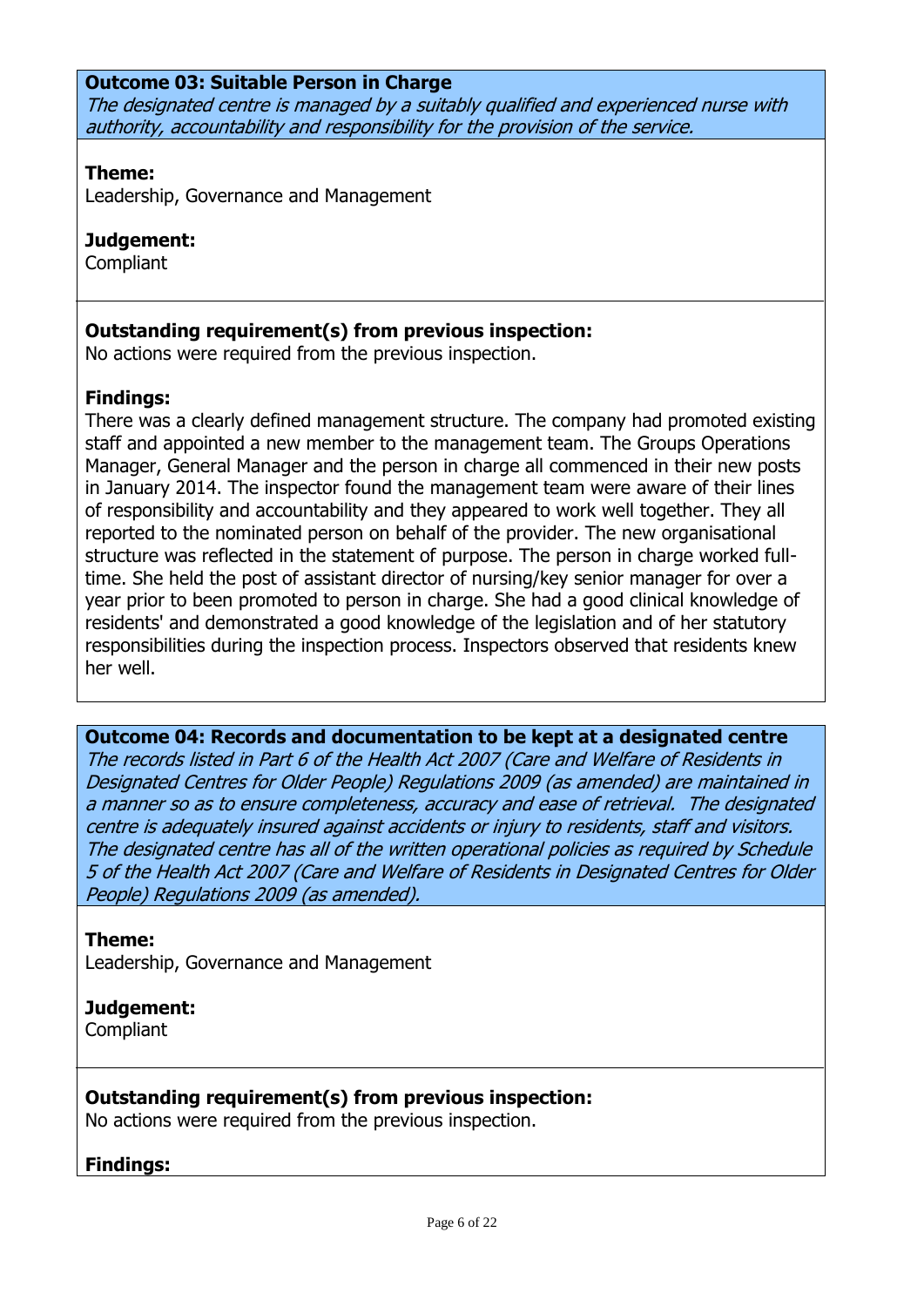The records listed in Part 6 of the Health Act 2007(Care and Welfare of Residents in The Designated Centres for Older People) Regulations 2009(as amended) were maintained in a safe, secure and easily retrievable manner. The centre was adequately insured, the inspector saw the provider had a liability to each resident not exceeding  $E1,000$  against loss or damage to any one item. Policies listed in Schedule 5 were available for review and staff spoken with had a good knowledge of these policies.

#### **Outcome 05: Absence of the person in charge**

The Chief Inspector is notified of the proposed absence of the person in charge from the designed centre and the arrangements in place for the management of the designated centre during his/her absence.

#### **Theme:**

Leadership, Governance and Management

## **Judgement:**

Compliant

## **Outstanding requirement(s) from previous inspection:**

No actions were required from the previous inspection.

#### **Findings:**

The person in charge (PIC) had not been absent from the centre. However, inspectors were satisfied that suitable arrangements were in place for the management of the centre in the event of the absence of the PIC for 28 days or more. The general manager, a registered mental health nurse was named on the application to register as the key senior manager to take over in the absence of the PIC. This was confirmed on inspection and reflected in the statement of purpose. Inspectors reviewed documents submitted pre-inspection which confirmed the nominated person had the experience, knowledge and expertise to cover in the absence of the person in charge.

#### **Outcome 06: Safeguarding and Safety**

Measures to protect residents being harmed or suffering abuse are in place and appropriate action is taken in response to allegations, disclosures or suspected abuse.

**Theme:**  Safe Care and Support

**Judgement:** Non Compliant - Minor

## **Outstanding requirement(s) from previous inspection:**

The action(s) required from the previous inspection were satisfactorily implemented.

#### **Findings:**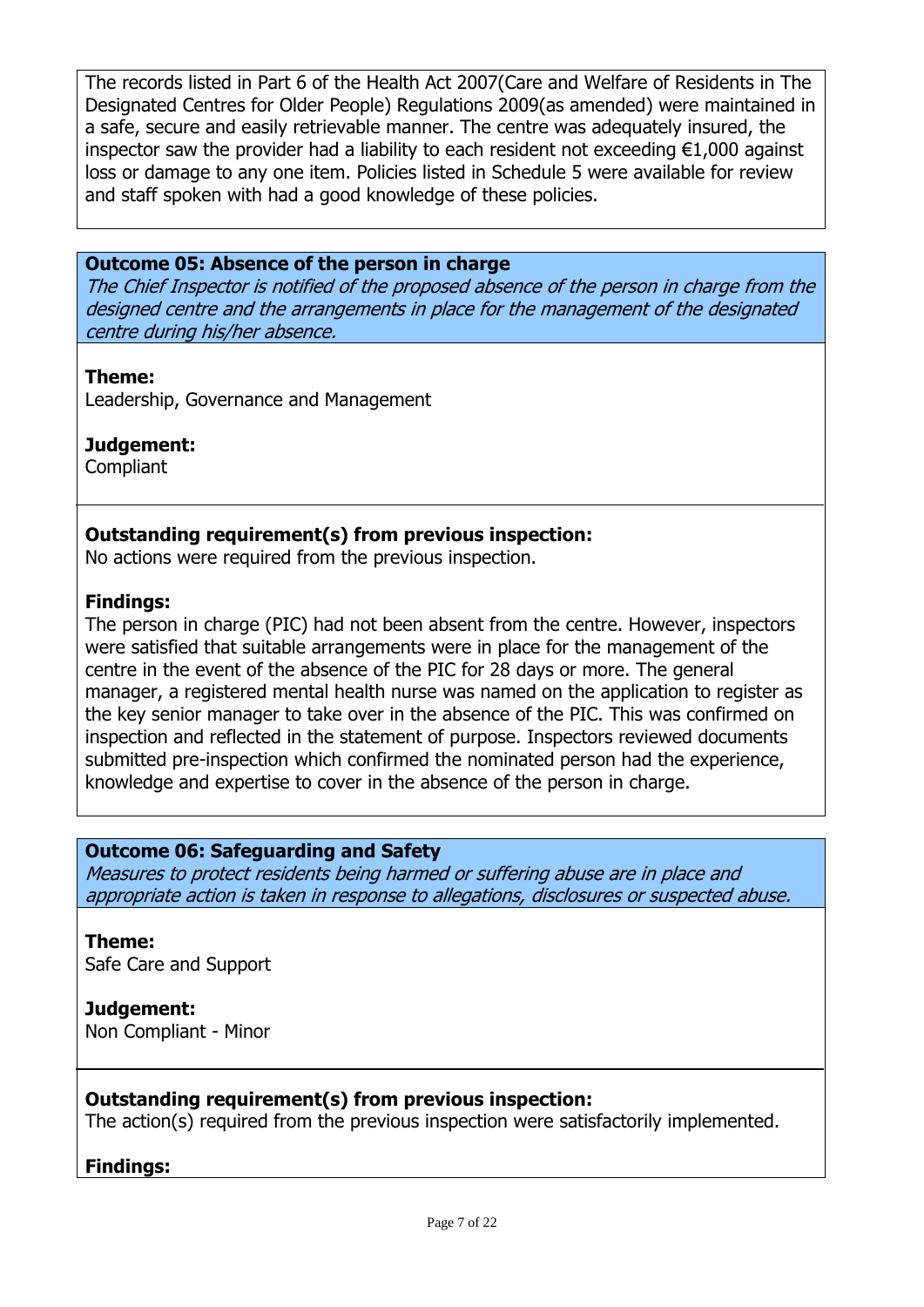Measures to protect residents being harmed or suffering abuse were in place. The centre and its grounds was safe and secure. Inspectors saw that a perimeter fence and secure gate had been erected around the grounds of the centre. There were safe and secure systems in place to safeguard residents' money with records of all transactions available for review. There was an elder abuse policy in place for the prevention, detection and response to abuse which all staff were trained on. Staff spoken with demonstrated a good knowledge of this policy. However, the policy did not provide guidance to staff in the event of one of the management team being the alleged abuser.

# **Outcome 07: Health and Safety and Risk Management**

The health and safety of residents, visitors and staff is promoted and protected.

# **Theme:**

Safe Care and Support

# **Judgement:**

Non Compliant - Moderate

# **Outstanding requirement(s) from previous inspection:**

No actions were required from the previous inspection.

# **Findings:**

There were adequate precautions against the risk of fire in place. Staff were clear on what to do in the event of the fire alarm sounding and evidence of annual staff attendance at fire training was viewed. An up-to-date Health and Safety statement was displayed at reception. The centre had a emergency plan in place and staff spoken with were familiar with the content of the plan. The policy to follow in the event of a resident absconding from the centre had been activated three times over the past twelve months. All three incidents were detailed in the incident record file and had been notified to the Authority. There was evidence of learning from each of these incidents. For example, inspectors saw that the policy had been reviewed to include a copy of fire evacuation plan issued to each member of the search party to ensure they could clearly mark each room they had searched. Also, the perimeter fence and secure entry gate had been erected post one of these incidents.

There was a risk management policy in place which covered the identification and management of risks and the measures in place to control these risks. However, inspectors saw two risks which were not included in the risk register. An infection control risk was identified with the storage of cleaning equipment including mops, mop buckets, a large green rubbish bin and rolls of clean bin liners in the sluice room. A falls risk was identified in a resident's bedroom as an extension lead was on the floor by the outer edge of the resident's bed. The resident residing in this bedroom had fallen, in the bedroom, within the last six months and sustained a serious injury. Manual handling practices observed were in line with best practice and staff confirmed they had received training.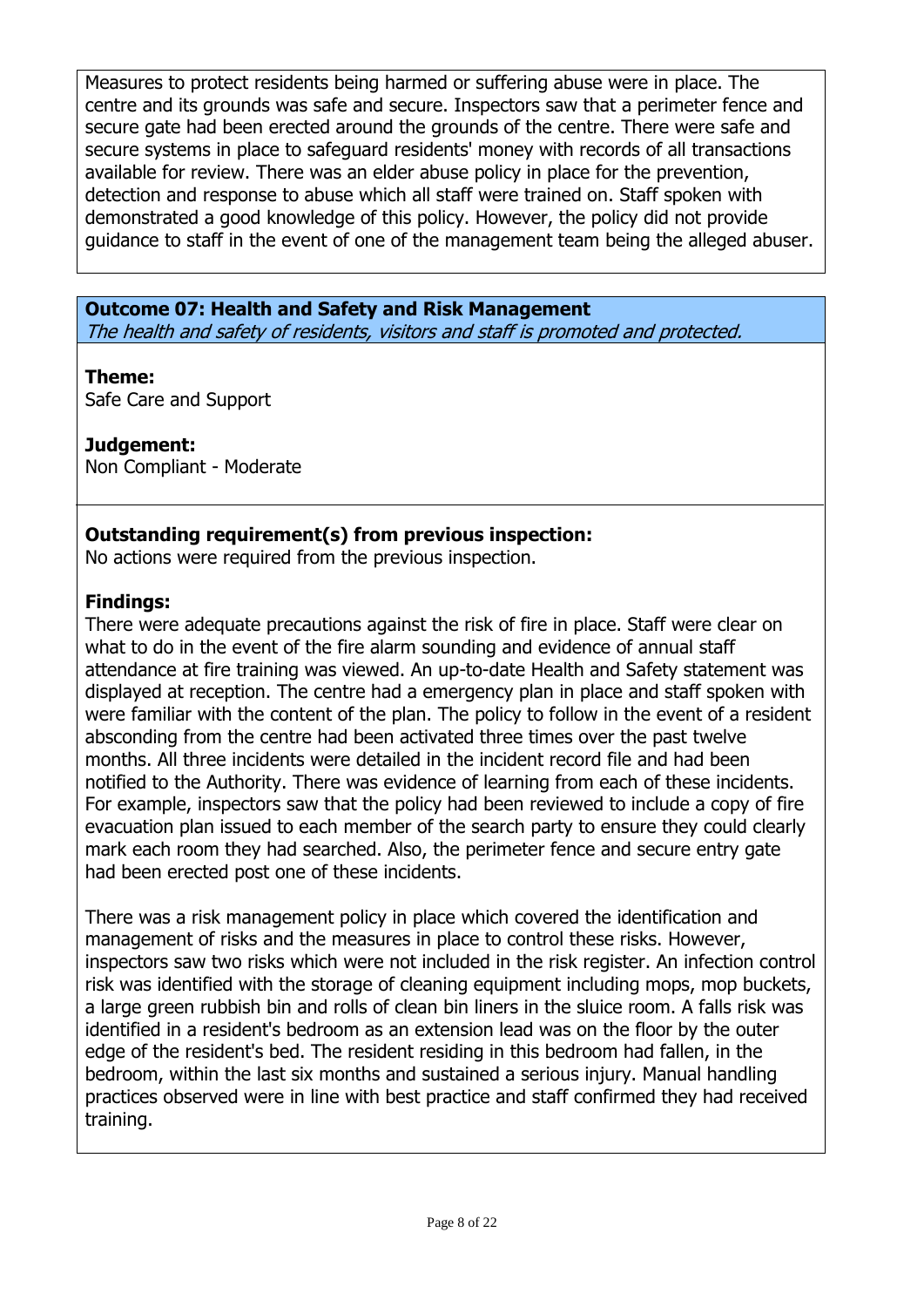## **Outcome 08: Medication Management**

Each resident is protected by the designated centres policies and procedures for medication management.

## **Theme:**

Safe Care and Support

# **Judgement:**

Non Compliant - Moderate

# **Outstanding requirement(s) from previous inspection:**

Some action(s) required from the previous inspection were not satisfactorily implemented.

# **Findings:**

The medication management policy in place covered the ordering, prescribing, storing and administration of medicines to residents. However, inspectors observed that the time of administration did not correspond with the time medications were prescribed for. Therefore, nurses were not adhering to the "Guidance to Nurses and Midwives on Medication Management" issued in July 2007 by An Bord Altranais agus Cnáimhseachais na hÉireann. Inspectors found the systems in place for storing all medications requiring strict control were safe and secure. The person in charge had systems in place for reviewing and monitoring compliance with the medication policy.

## **Outcome 09: Notification of Incidents**

A record of all incidents occurring in the designated centre is maintained and, where required, notified to the Chief Inspector.

## **Theme:**

Safe Care and Support

## **Judgement:**

Non Compliant - Moderate

## **Outstanding requirement(s) from previous inspection:**

No actions were required from the previous inspection.

## **Findings:**

A detailed record of all incidents and accidents occurring in the designated centre was maintained. However, there was one accident which resulted in a resident attending a hospital for emergency treatment; it had not been notified to the Authority. Inspectors also noted that the system in place whereby each individual accident was to be followed up on was not being adhered to by staff. Therefore, there was no evidence available to show that all measures were been taken to avoid accidents re-occurring in the centre. Evidence referred to in outcome seven support this judgement.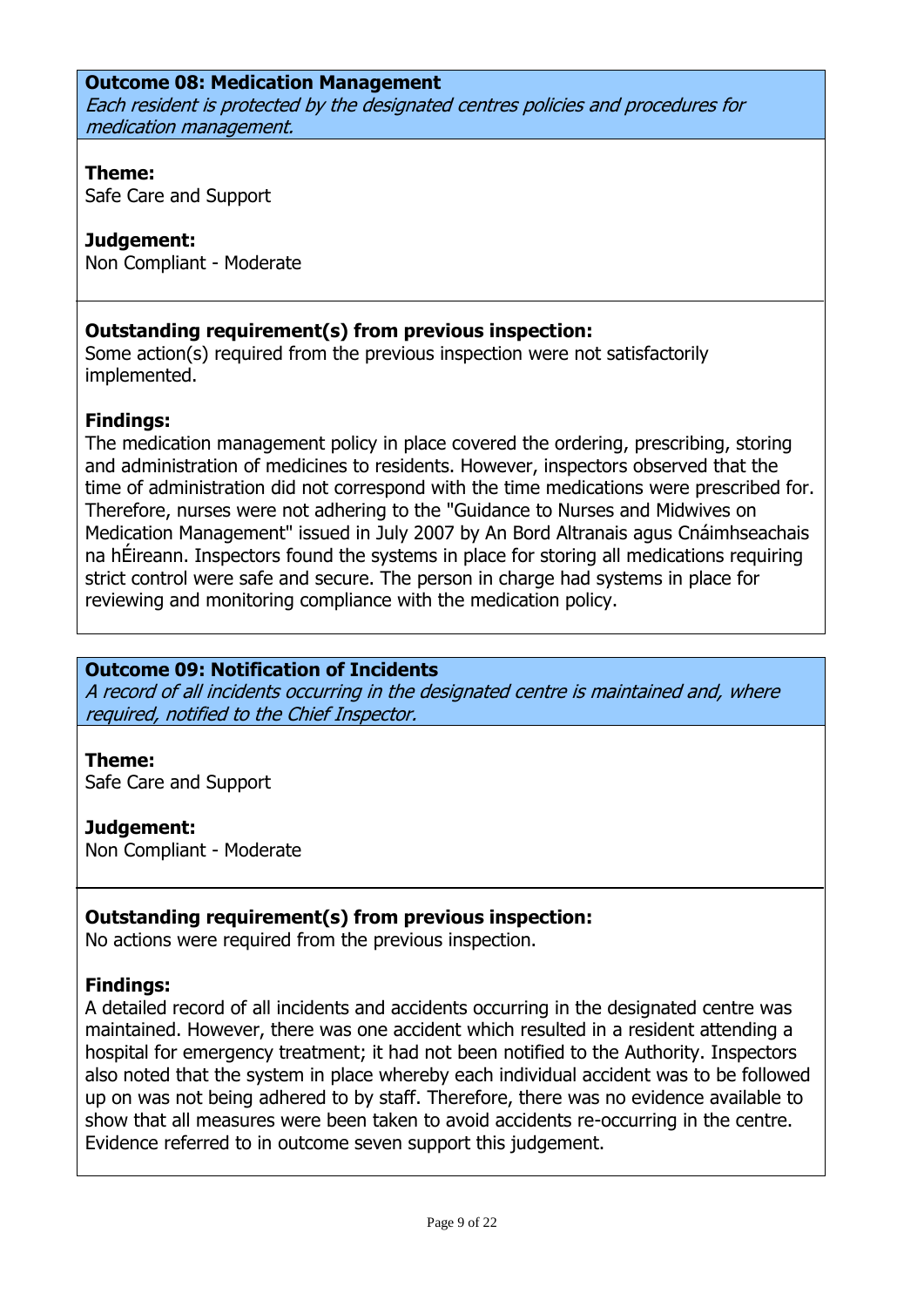#### **Outcome 10: Reviewing and improving the quality and safety of care**

The quality of care and experience of the residents are monitored and developed on an ongoing basis.

#### **Theme:**

Effective Care and Support

#### **Judgement:**

**Compliant** 

## **Outstanding requirement(s) from previous inspection:**

No actions were required from the previous inspection.

## **Findings:**

The quality of care and experience of the residents was monitored and developed on an ongoing basis. The person in charge had systems in place to review and monitor the quality and safety of care and the quality of life for residents. Inspectors saw evidence that data collected on different aspects of care such as nursing documentation, falls, pressure ulcers and wounds was all analysed and used to measure the centres performance against best practices. There was evidence that the results of data analysed was feedback to staff. Residents meetings were held every month, minutes of which were displayed on resident notice boards, these showed evidence that issues brought to the attention of management were addressed.

## **Outcome 11: Health and Social Care Needs**

Each residents wellbeing and welfare is maintained by a high standard of evidencebased nursing care and appropriate medical and allied health care. Each resident has opportunities to participate in meaningful activities, appropriate to his or her interests and preferences. The arrangements to meet each residents assessed needs are set out in an individual care plan, that reflect his/her needs, interests and capacities, are drawn up with the involvement of the resident and reflect his/her changing needs and circumstances.

## **Theme:**

Effective Care and Support

## **Judgement:**

Non Compliant - Moderate

## **Outstanding requirement(s) from previous inspection:**

No actions were required from the previous inspection.

#### **Findings:**

Each resident's well being was maintained by appropriate input from medical, allied healthcare and nursing staff available within and those accessed outside the centre to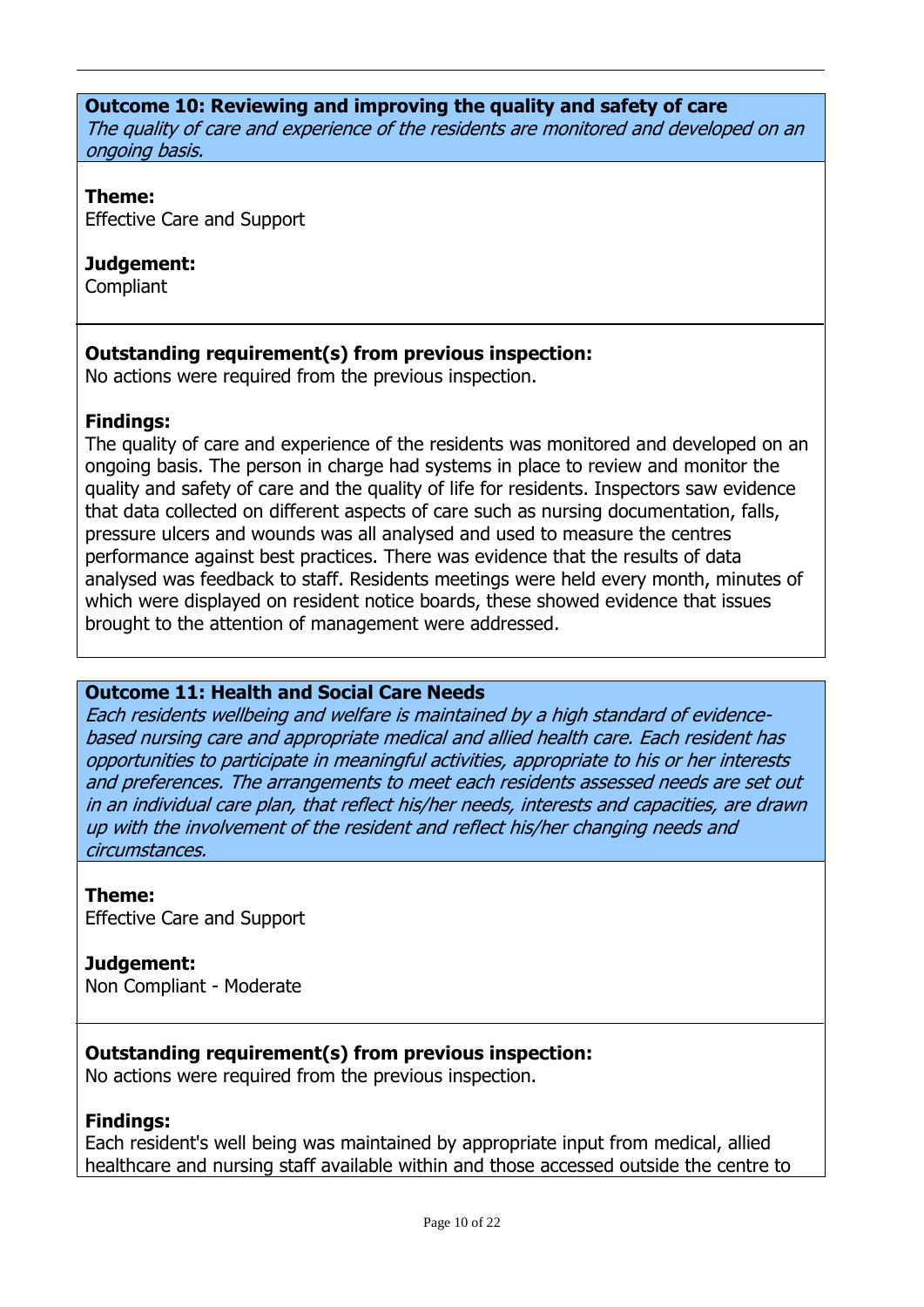meet the diverse needs of residents. There were processes in place to ensure a multidisciplinary approach was taken to plan the residents treatment/care plan. The care delivered encouraged and enabled residents to be independent and make healthy living choices. For example, inspectors observed one resident who was living in the centre for rehabilitation purposes, being observed by staff preparing his own healthy lunch in the newly renovated kitchen/living room. The resources available from outside agencies/organisations were brought into the centre and personnel worked closely with residents and staff to ensure an optimum rehabilitation plan was executed for the resident.

Inspectors found evidence that some assessments were not up-to-date and did not reflect the resident's actual need. For example, one resident's manual handling assessment which had just been updated stated, the resident mobilises with rollator. However, the care plan stated the resident used a zimmer frame to mobilise and the resident confirmed this to inspectors. Inspectors also found that care plans were not specific enough to ensure a high standard of nursing care was being delivered. For example, one resident was identified on 07/02/2014 as being at a high risk of developing a pressure ulcer. However, the resident's pressure ulcer care plan, did not reflect the fact that the resident was nursed on a pressure relieving mattress or a pressure relieving cushion when sitting in the chair and stated that pressure areas were to be checked periodically.

A number of resident continued to be physically restrained with bedrails and/or seatbelts. Inspectors reviewed the records in place for some of these residents and found completed assessment forms did not identify what alternatives were tried prior to physical restraint being used. This area of care needed to be improved to ensure residents were only being restrained as a last resort, that is after all other nonrestraining alternatives had been trialled, tested and had failed.

## **Outcome 12: Safe and Suitable Premises**

The location, design and layout of the centre is suitable for its stated purpose and meets residents individual and collective needs in a comfortable and homely way. There is appropriate equipment for use by residents or staff which is maintained in good working order.

## **Theme:**

Effective Care and Support

## **Judgement:**

**Compliant** 

# **Outstanding requirement(s) from previous inspection:**

No actions were required from the previous inspection.

## **Findings:**

The location, design and layout of the centre was suitable for its stated purpose and meets residents' individual and collective needs in a comfortable way. Some re-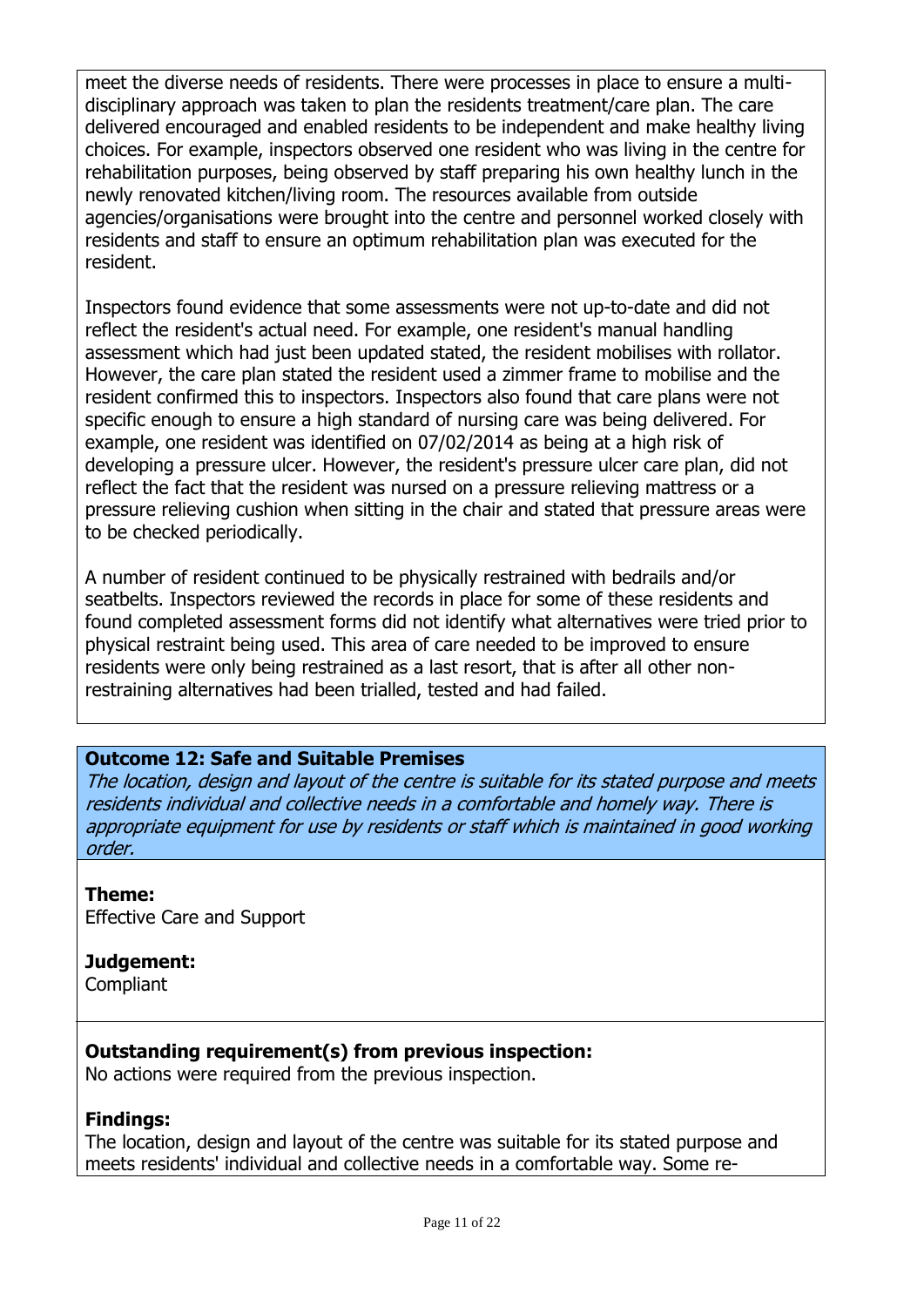decorating had been done internally. For example, a rehabilitation kitchen/living room and adjoining sitting room had been put in place and inspectors saw these rooms were being used by residents. A new sitting/lounge room was in the process of being redecorated. Inspectors found although adequate, the communal areas lacked the homely, comfortable appearance. The outside of the building and the window frames required attention, as the paint was peeling in several areas. However, inspectors were provided with a copy of the refurbishment plan for 2014 which included re-decorating communal areas to a more homely manner on both floors and re-painting the exterior of the building.

There was appropriate equipment for use by residents and staff which inspectors saw was maintained in good safe working order.

## **Outcome 13: Complaints procedures**

The complaints of each resident, his/her family, advocate or representative, and visitors are listened to and acted upon and there is an effective appeals procedure.

## **Theme:**

Person-centred care and support

## **Judgement:**

Non Compliant - Minor

# **Outstanding requirement(s) from previous inspection:**

No actions were required from the previous inspection.

## **Findings:**

Inspectors reviewed all complaints and saw evidence that complaints were addressed promptly. Records of the complaints investigation, outcome and level of satisfaction of the complainant was recorded. The complaints policy on display at reception and in the statement of purpose did not reflect the legislative requirements or current practices. It did not clearly identify who the nominated person was to deal with all complaints, it did not provide clear details of the appeals process and did not identify the person nominated to ensure all complaints were appropriately responded to. Records showed the person investigating complaints and overseeing the investigation was the general manager. However, the person in charge told inspectors she was the person nominated to deal with all complaints and the person overseeing complaints was the nominated person on behalf of the provider.

# **Outcome 14: End of Life Care**

Each resident receives care at the end of his/her life which meets his/her physical, emotional, social and spiritual needs and respects his/her dignity and autonomy.

#### **Theme:**

Person-centred care and support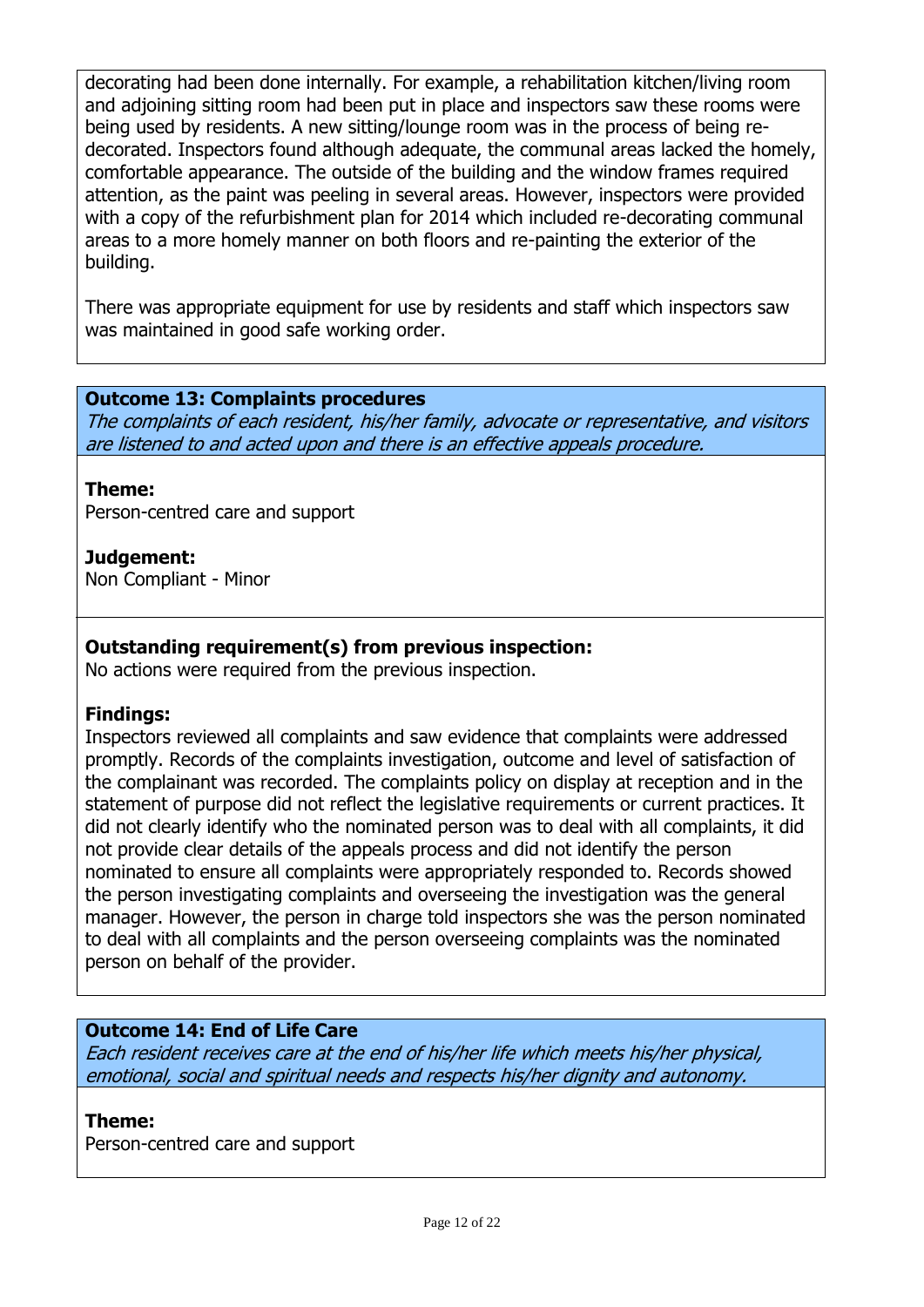## **Judgement:**

**Compliant** 

# **Outstanding requirement(s) from previous inspection:**

No actions were required from the previous inspection.

## **Findings:**

Inspectors found care practices and facilities were in place to ensure each resident received end-of-life care in a way that meets their individual needs and wishes while respecting their dignity and autonomy. The end-of-life policy had just been reviewed and was comprehensive. It included a specific end-of-life care plan which covered all aspects of end-of-life care. Inspectors reviewed records of one resident in receipt of end-of-life care, the assessments and care plan in place reflected the residents preferences and care needs. The centre had access to the local palliative care team.

## **Outcome 15: Food and Nutrition**

Each resident is provided with food and drink at times and in quantities adequate for his/her needs. Food is properly prepared, cooked and served, and is wholesome and nutritious. Assistance is offered to residents in a discrete and sensitive manner.

## **Theme:**

Person-centred care and support

# **Judgement:**

**Compliant** 

# **Outstanding requirement(s) from previous inspection:**

No actions were required from the previous inspection.

## **Findings:**

Each resident was provided with food and drink at times and in quantities adequate to meet their needs. There was a policy for monitoring and documenting nutritional intake and inspectors saw evidence that this was reflected in practice. Inspectors saw food served at lunch time was properly prepared, cooked and served by appropriately trained catering staff. The food appeared wholesome and nutritious, with a choice of dishes available. Residents could see the food prior to selecting their preference and those spoken with were satisfied with the food on offer. Inspectors saw that assistance was available and offered to residents in a discrete and sensitive manner. Fresh drinking water was available in dining rooms.

## **Outcome 16: Residents Rights, Dignity and Consultation**

Residents are consulted with and participate in the organisation of the centre. Each residents privacy and dignity is respected, including receiving visitors in private. He/she is facilitated to communicate and enabled to exercise choice and control over his/her life and to maximise his/her independence.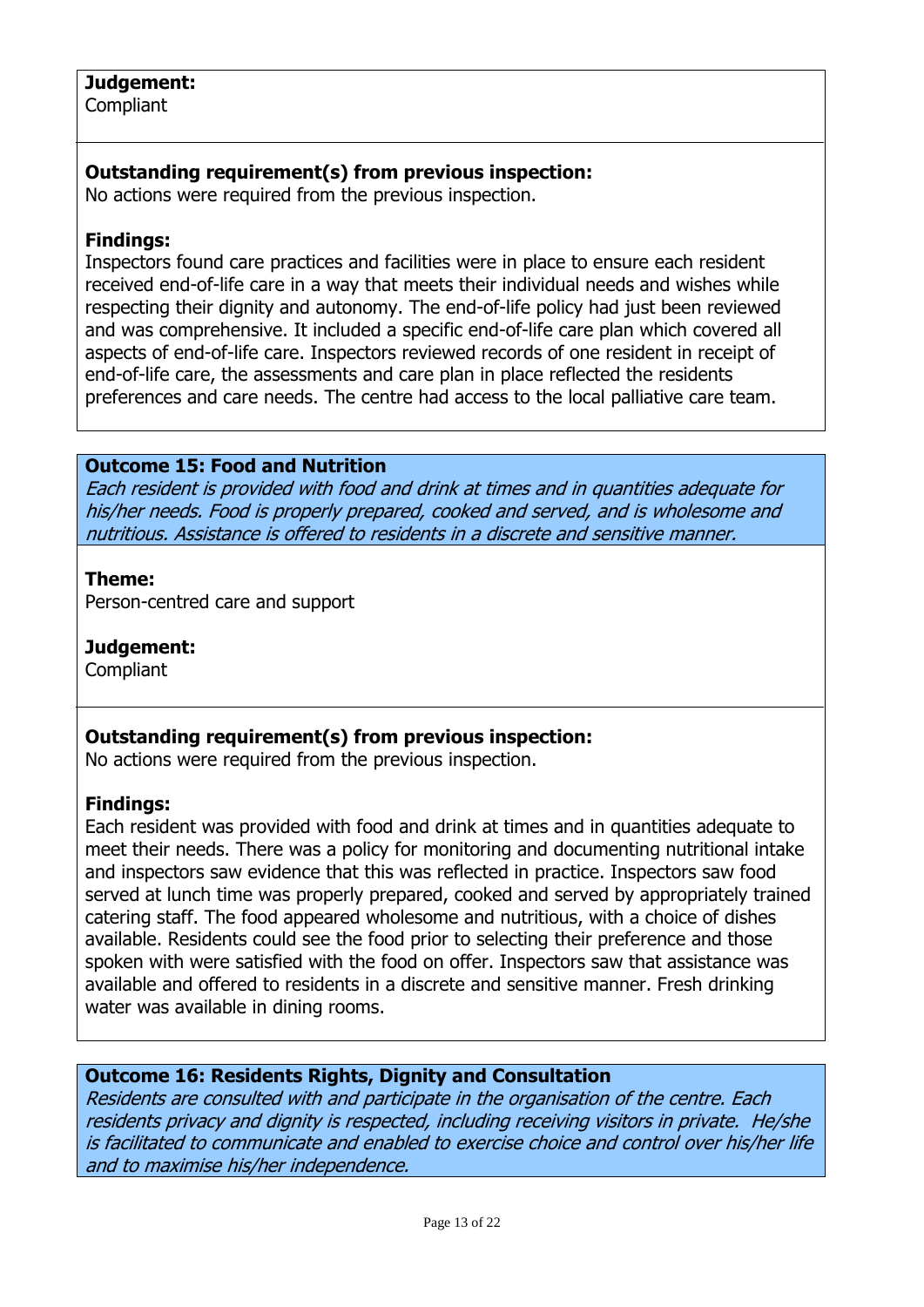## **Theme:**

Person-centred care and support

# **Judgement:**

Compliant

# **Outstanding requirement(s) from previous inspection:**

No actions were required from the previous inspection.

## **Findings:**

Residents are consulted with and participate in the organisation of the centre. Inspectors saw minutes of monthly held residents' meetings displayed on notice boards throughout the centre. This confirmed that residents' opinions were sought, acted upon and feedback provided to them at the next meeting. A newsletter was developed and published by residents and staff on a quarterly basis. It was also on display in residents' communal areas. Residents had access to different modes of communication to meet their needs. For example, communication devices, communal televisions and computers were available. Skype was available on one of the communal computers. Inspectors saw there were facilities for residents to meet visitors in private and there were no restrictions on visitors unless this had been requested by the resident or their next of kin or posed a risk to the resident in question.

**Outcome 17: Residents clothing and personal property and possessions** Adequate space is provided for residents personal possessions. Residents can appropriately use and store their own clothes. There are arrangements in place for regular laundering of linen and clothing, and the safe return of clothes to residents.

## **Theme:**

Person-centred care and support

## **Judgement:**

Non Compliant - Moderate

## **Outstanding requirement(s) from previous inspection:**

No actions were required from the previous inspection.

## **Findings:**

Adequate space was provided for residents' personal possessions and their clothing was individually labelled. Residents could retain control of their personal possessions, inspectors saw residents could lock their bedroom and they had access to lockable storage space. There were records of residents' personal property available but these were not up-to-date. The policy in place on residents' personal property and possessions did not reflect current practice or the legislative requirements. For example, the policy stated only valuables needed to be recorded, the legislation states all residents' personal property. The policy states that residents must label all personnel clothing. However,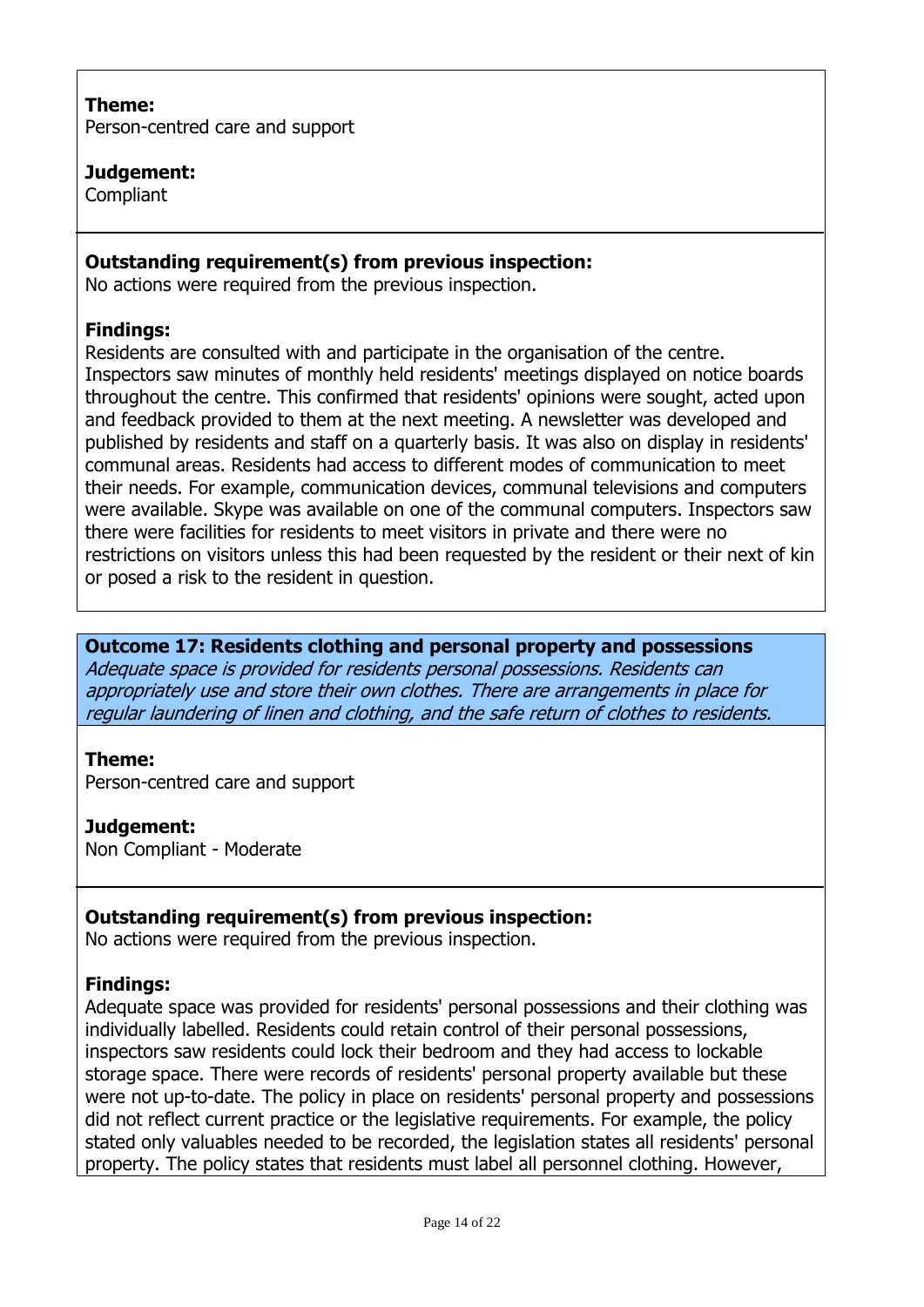#### **Outcome 18: Suitable Staffing**

There are appropriate staff numbers and skill mix to meet the assessed needs of residents, and to the size and layout of the designated centre. Staff have up-to-date mandatory training and access to education and training to meet the needs of residents. All staff and volunteers are supervised on an appropriate basis, and recruited, selected and vetted in accordance with best recruitment practice.

#### **Theme:**

**Workforce** 

#### **Judgement:**

**Compliant** 

## **Outstanding requirement(s) from previous inspection:**

The action(s) required from the previous inspection were satisfactorily implemented.

#### **Findings:**

There were an appropriate number of staff scheduled on both day and night duty to meet the needs of the residents living in the centre. The skill mix of the staff appeared adequate and the feedback received from residents and their relatives on completed questionnaires confirmed this. There was at least one nurse on duty at all times on each of the two floors of the centre. Staff had up-to-date mandatory training in place and they confirmed they had access to education which they required to enable them to care for the residents. For example, a number had training in place on how to manage behaviour that was challenging and staff in management had received refresher training on trust and care and dealing with complaints in April 2013. Recruitment practices reviewed were in line with best practice. Registration details for staff nurses were available in their staff files, which also included all documents included in schedule 2. The administrator stated they currently had no volunteers working in the centre.

## **Closing the Visit**

At the close of the inspection a feedback meeting was held to report on the inspection findings, which highlighted both good practice and where improvements were required.

#### **Acknowledgements**

The inspector wishes to acknowledge the cooperation and assistance of the residents, relatives, and staff during the inspection.

## **Report Compiled by:**

Sheila McKevitt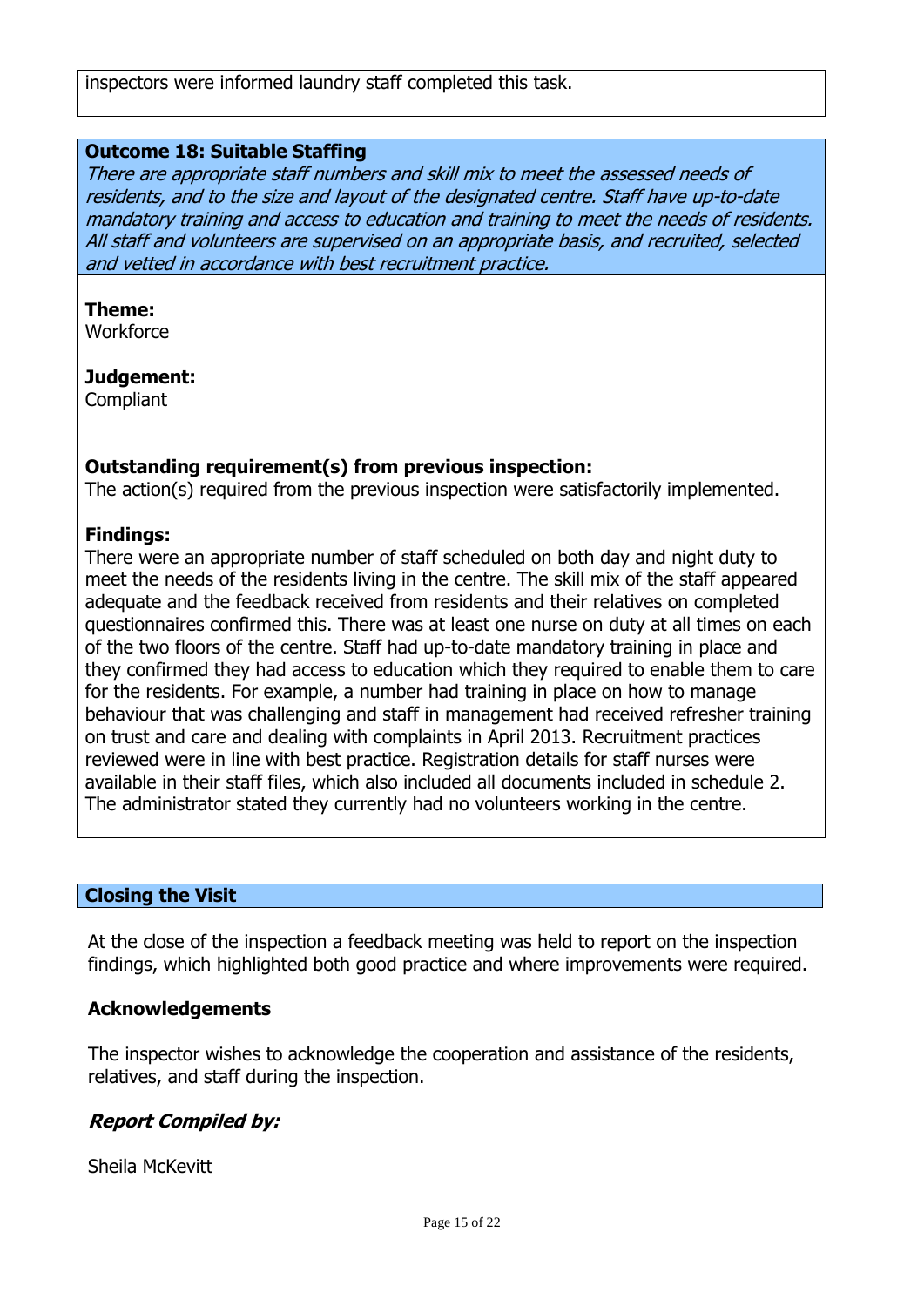Inspector of Social Services Regulation Directorate Health Information and Quality Authority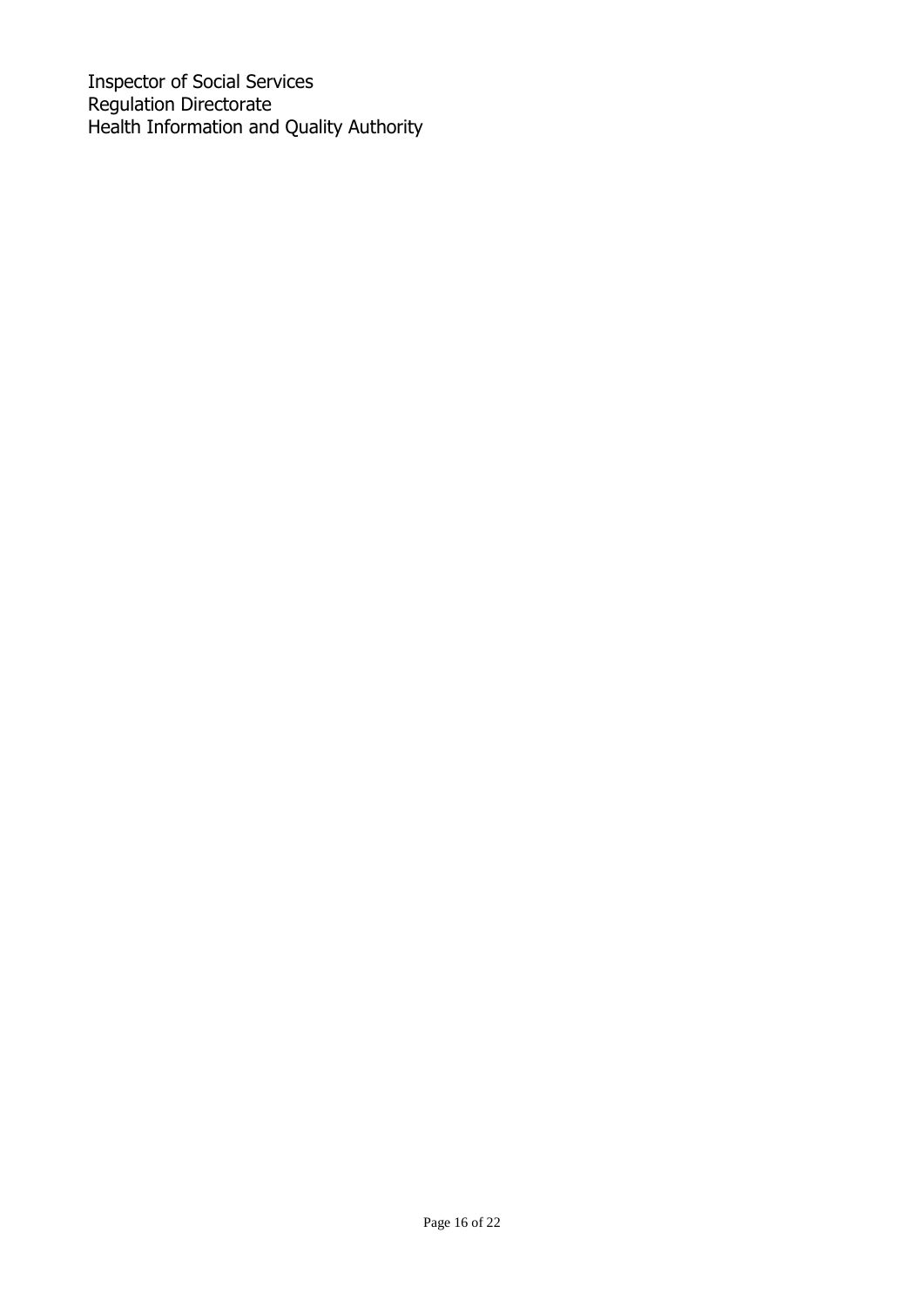# **Health Information and Quality Authority Regulation Directorate**



**Action Plan**

An tÚdarás Um Fhaisnéis agus Cáilíocht Sláinte

**Provider's response to inspection report<sup>1</sup>**

| <b>Centre name:</b> | St. Doolagh's Park Care and Rehabilitation Centre |
|---------------------|---------------------------------------------------|
| Centre ID:          | ORG-0000173                                       |
| Date of inspection: | 11/02/2014                                        |
| Date of response:   | 05/03/2014                                        |

#### **Requirements**

This section sets out the actions that must be taken by the provider or person in charge to ensure Compliance with Health Act 2007 (Care and Welfare of Residents in Designated Centres for Older People) Regulations 2009 (as amended) and the National Quality Standards for Residential Care Settings for Older People in Ireland.

# **Outcome 02: Contract for the Provision of Services**

**Theme:** Leadership, Governance and Management

# **The Registered Provider is failing to comply with a regulatory requirement in the following respect:**

The contracts of care did not include the fees to be charged or details of additional charges for services not covered in the contract of care.

## **Action Required:**

 $\overline{a}$ 

Under Regulation 28 (2) you are required to: Ensure each residents contract deals with the care and welfare of the resident in the designated centre and includes details of the services to be provided for that resident and the fees to be charged.

## **Please state the actions you have taken or are planning to take:**

All contracts of Care will be amended and resigned to include the fees and additional fees to be charged for services not covered in the contract of care .

 $<sup>1</sup>$  The Authority reserves the right to edit responses received for reasons including: clarity; completeness; and,</sup> compliance with legal norms.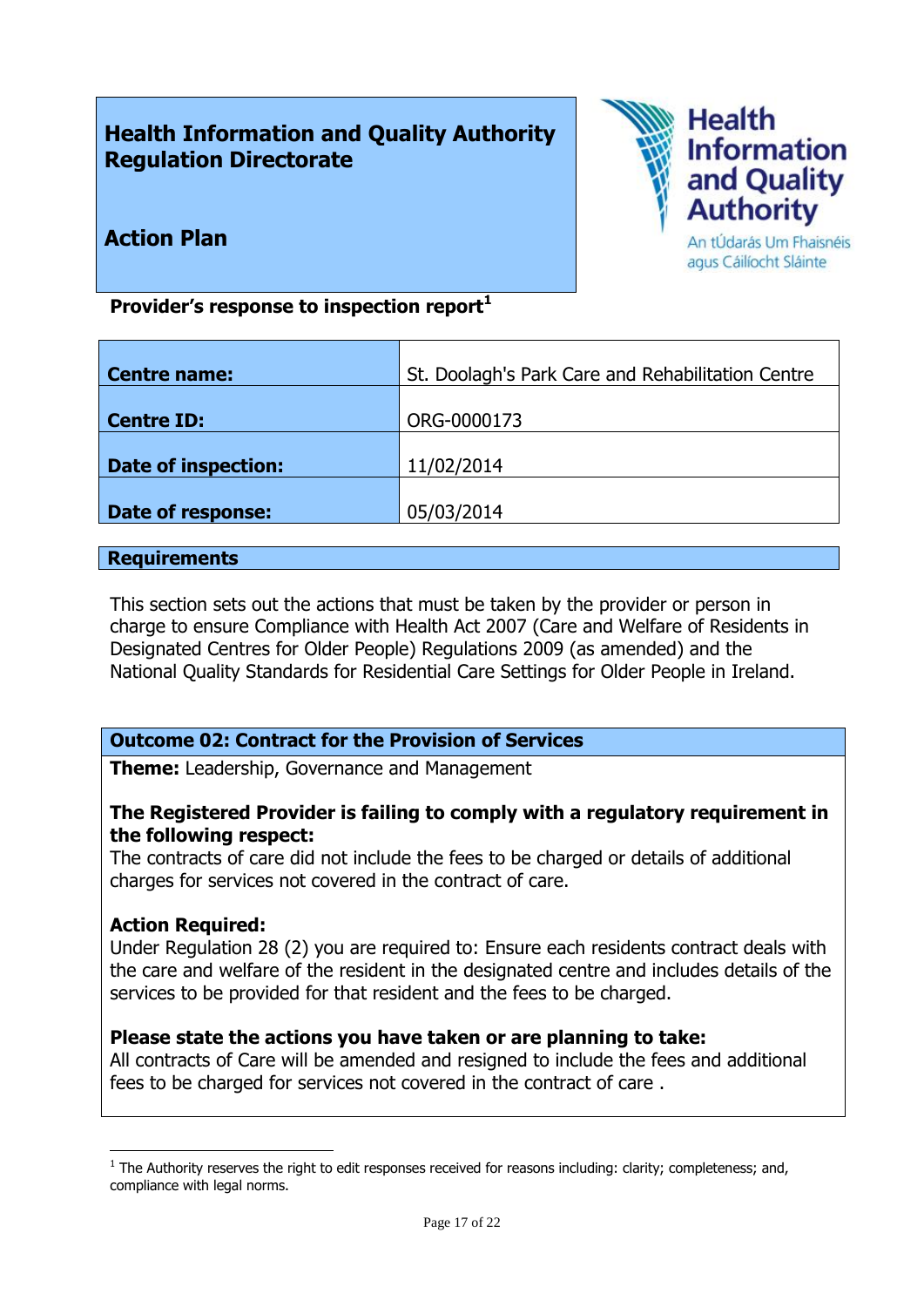# **Proposed Timescale:** 01/08/2014

## **Outcome 06: Safeguarding and Safety**

**Theme:** Safe Care and Support

## **The Registered Provider is failing to comply with a regulatory requirement in the following respect:**

The policy did not provide guidance to staff in the event of one of the management team being the alledged abuser.

## **Action Required:**

Under Regulation 6 (1) (b) you are required to: Put in place a policy on and procedures for the prevention, detection and response to abuse.

## **Please state the actions you have taken or are planning to take:**

The Vulnerable Adults Protection policy has been updated to provide guidance to staff, which now contains specific details of who to contact in the event of a member of the management team being the alleged abuser.

# **Proposed Timescale:** 01/04/2014

## **Outcome 07: Health and Safety and Risk Management**

**Theme:** Safe Care and Support

## **The Registered Provider is failing to comply with a regulatory requirement in the following respect:**

Two risks including a falls risk and an infection control risk were identified on inspection. These were not identified on the risk register and there were no control measures in place to control these risks.

## **Action Required:**

Under Regulation 31 (2) (a) and (b) you are required to: Ensure that the risk management policy covers, but is not limited to, the identification and assessment of risks throughout the designated centre and the precautions in place to control the risks identified.

## **Please state the actions you have taken or are planning to take:**

In relation to the infection control risk identified. All mop buckets; mops, green bins and bin liners have been removed from the sluice rooms and have been placed in alternative storage area which is accessible to all staff.

In relation to the falls risk identified in a resident's bedroom, maintenance has installed the appropriate sockets to ensure that the environment risk is reduced. The resident's current falls risk assessment has been updated to reflect the environmental changes. Maintenance have examined all other bedrooms in the home to identify any further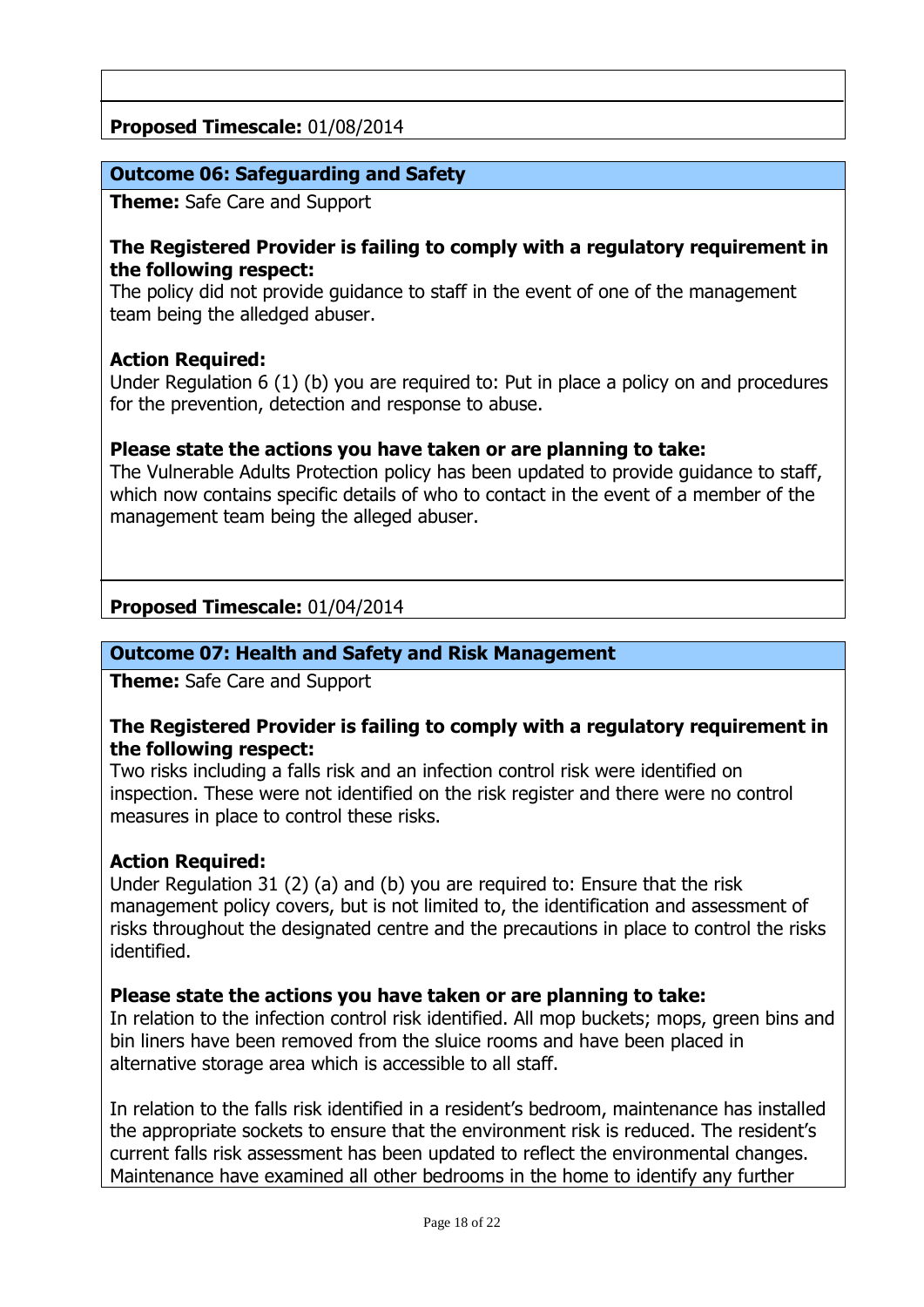hazards and a schedule has been put in place for works where required.

# **Proposed Timescale:** 28/02/2014

## **Outcome 08: Medication Management**

**Theme:** Safe Care and Support

#### **The Registered Provider is failing to comply with a regulatory requirement in the following respect:**

The procedures in place for recording the time of drug administration was not in accordance with : Guidance to Nurses and Midwives on Mediaction Management (July 2007), An Bord Altranais agus Cnáimhseachais na hÉireann.

## **Action Required:**

Under Regulation 33 (2) you are required to: Put in place suitable arrangements and appropriate procedures and written policies in accordance with current regulations, guidelines and legislation for the handling and disposal of unused or out of date medicines and ensure staff are familiar with such procedures and policies.

# **Please state the actions you have taken or are planning to take:**

The drug recording chart has been amended to correspond with the prescribed medication times.

## **Proposed Timescale:** 10/03/2014

## **Outcome 09: Notification of Incidents**

**Theme:** Safe Care and Support

## **The Person in Charge (PIC) is failing to comply with a regulatory requirement in the following respect:**

The Authority had not been notified of one accident where a resident sustained an injury requiring treatment in hospital.

## **Action Required:**

Under Regulation 36 (2) (c) you are required to: Give notice to the Chief Inspector without delay of the occurrence in the designated centre of any serious injury to a resident.

## **Please state the actions you have taken or are planning to take:**

The Authority has since been notified of this incident.

**Proposed Timescale:** 25/02/2014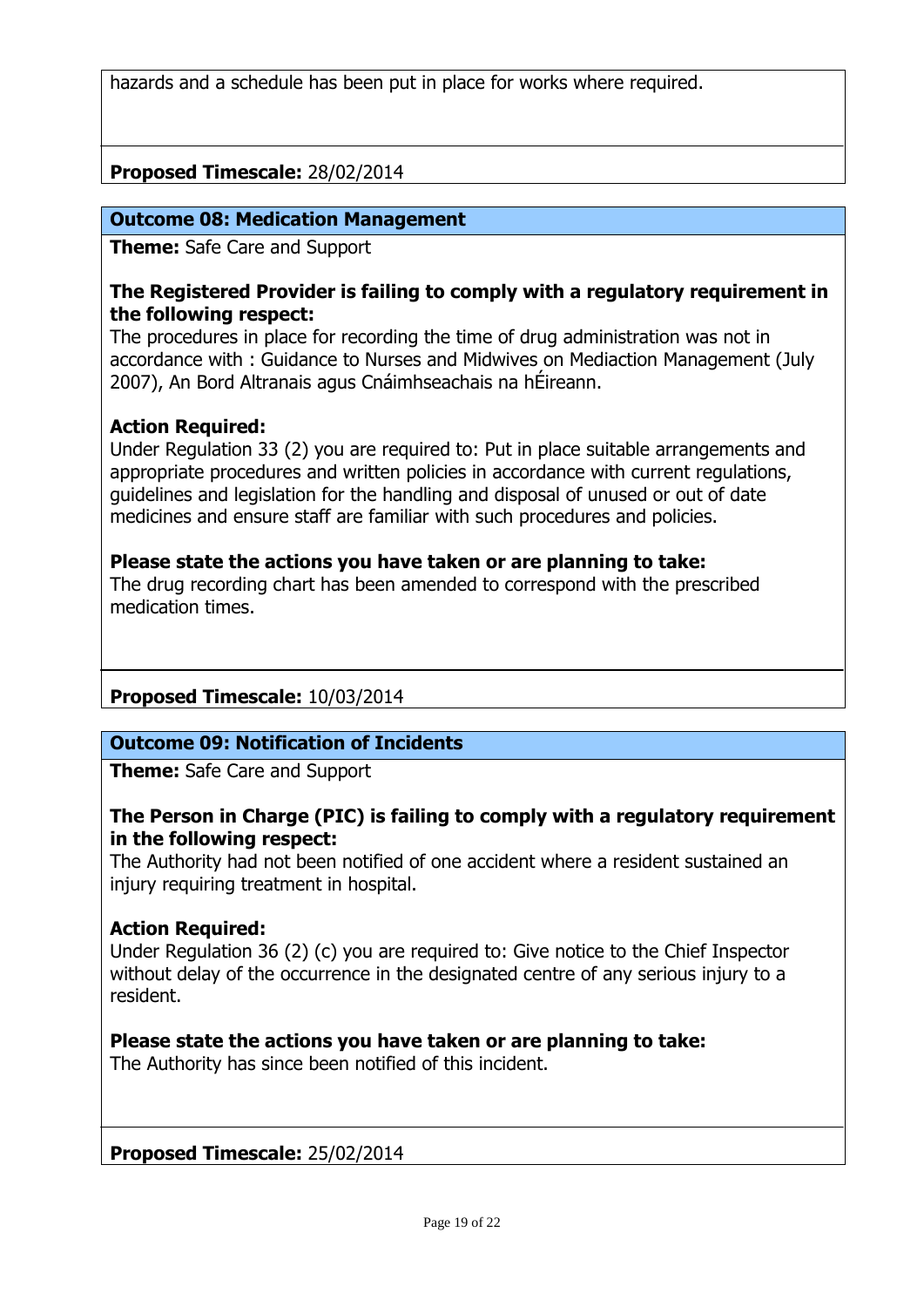# **Outcome 11: Health and Social Care Needs**

**Theme:** Effective Care and Support

## **The Registered Provider is failing to comply with a regulatory requirement in the following respect:**

Bedrails and seatbelts were been used as a form of restraint prior to alternative non restrictive methods been trialled.

## **Action Required:**

Under Regulation 6 (3) (b) you are required to: Provide a high standard of evidence based nursing practice.

## **Please state the actions you have taken or are planning to take:**

In relation to the seatbelts been used as a form of restraint, of the 69 residents residing in St Doolaghs on the day of inspection 14 residents in total were wearing seatbelts as a form of enabler. Evidence of this can be found in the resident's Multidisciplinary Enabler and Restraint Assessment form. The decision to use seatbelts as enablers is a result of both internal and external MDT input and is determined on case by case bases. In relation to the use of bedrails been used as a form of restraint, 16 residents had bedrails in place. Of the 16, 5 residents have requested to have the bedrails in place; this is highlighted in their Multidisciplinary Enabler and Restraint Assessment form. Of the 11 remaining residents assessed, the decision to use of bedrails was deemed the most appropriate method of optimising safety; however the organisation will strive to reduce this number within the coming year.

The organisation will also review all Multidisciplinary Enabler and Restraint assessment forms ensuring to clearly highlight all trailed non restrictive alternative methods.

# **Proposed Timescale:** 01/12/2014

**Theme:** Effective Care and Support

# **The Person in Charge (PIC) is failing to comply with a regulatory requirement in the following respect:**

The assessment did not reflect the resident's actual need and care plans were not specific to address the required needs of each resident.

## **Action Required:**

Under Regulation 8 (1) you are required to: Set out each resident's needs in an individual care plan developed and agreed with the resident.

## **Please state the actions you have taken or are planning to take:**

The Care Plans reviewed on the day of inspection have been updated to reflect the residents' specific needs. In conjunction with this all residents care plans in St Doolaghs are under constant reviewed and updated at least 3 monthly.

## **Proposed Timescale:** 01/04/2014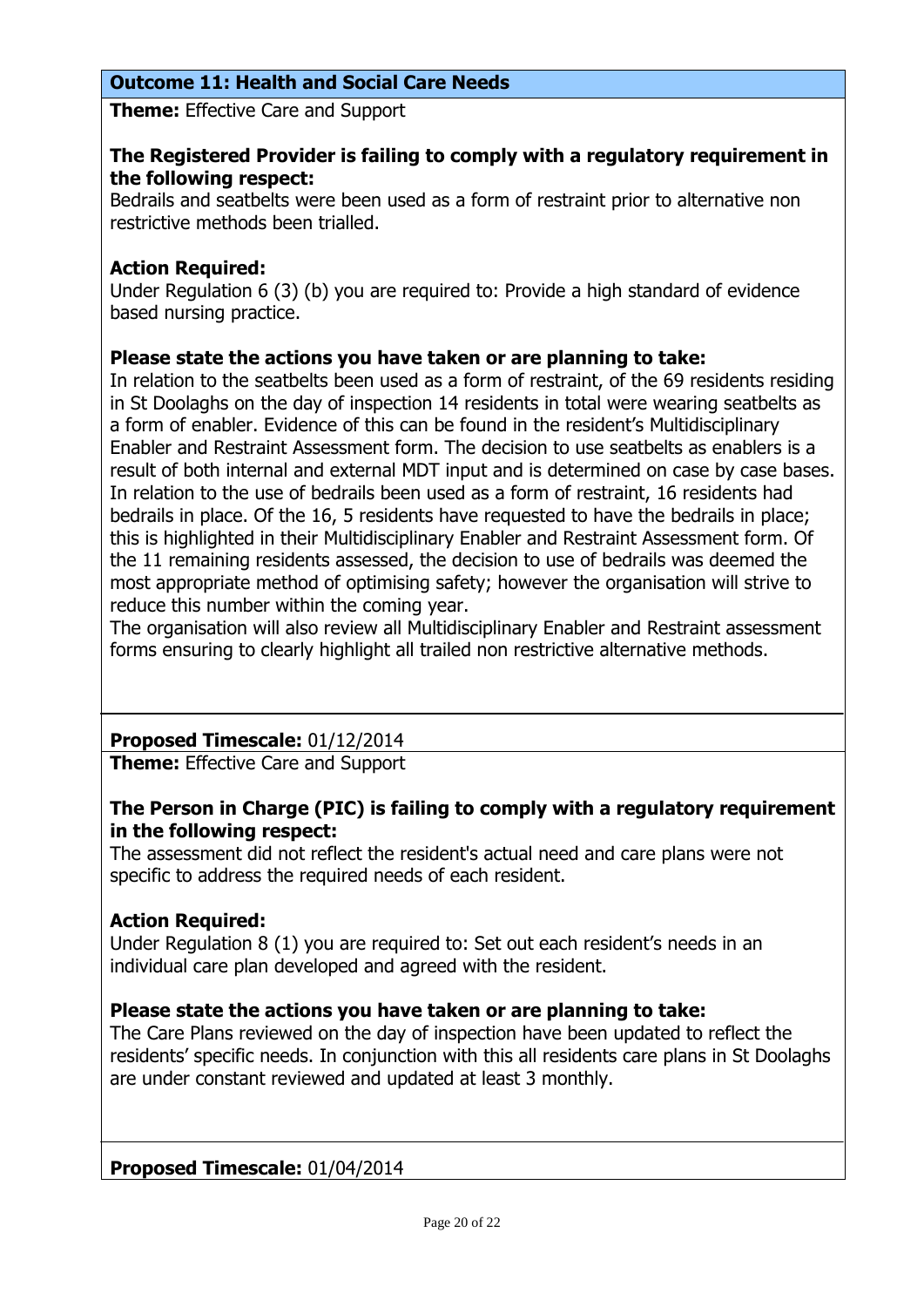# **Outcome 13: Complaints procedures**

**Theme:** Person-centred care and support

## **The Registered Provider is failing to comply with a regulatory requirement in the following respect:**

The complaints policy was not clear, did not reflect the legislative requirements or current practices.

## **Action Required:**

Under Regulation 39 (1) you are required to: Provide written operational policies and procedures relating to the making, handling and investigation of complaints from any person about any aspects of service, care and treatment provided in, or on behalf of a designated centre.

## **Please state the actions you have taken or are planning to take:**

The Complaints policy on display has been amended to clearly identify the complaints officer within the centre and the nominated person independent of the complaints officer.

# **Proposed Timescale:** 14/02/2014

# **Outcome 17: Residents clothing and personal property and possessions**

**Theme:** Person-centred care and support

#### **The Registered Provider is failing to comply with a regulatory requirement in the following respect:**

The written operational policies and procedures relating to residents' personal property and possessions did not reflect legislative requirements or current practices.

## **Action Required:**

Under Regulation 7 (1) you are required to: Put in place written operational policies and procedures relating to residents personal property and possessions.

## **Please state the actions you have taken or are planning to take:**

The policy on the management of Residents Accounts and Property will be amended to comply with and reflect legislative requirements and current practice.

## **Proposed Timescale:** 01/05/2014

**Theme:** Person-centred care and support

# **The Person in Charge (PIC) is failing to comply with a regulatory requirement in the following respect:**

Records of each resident's personal property was not kept up-to-date.